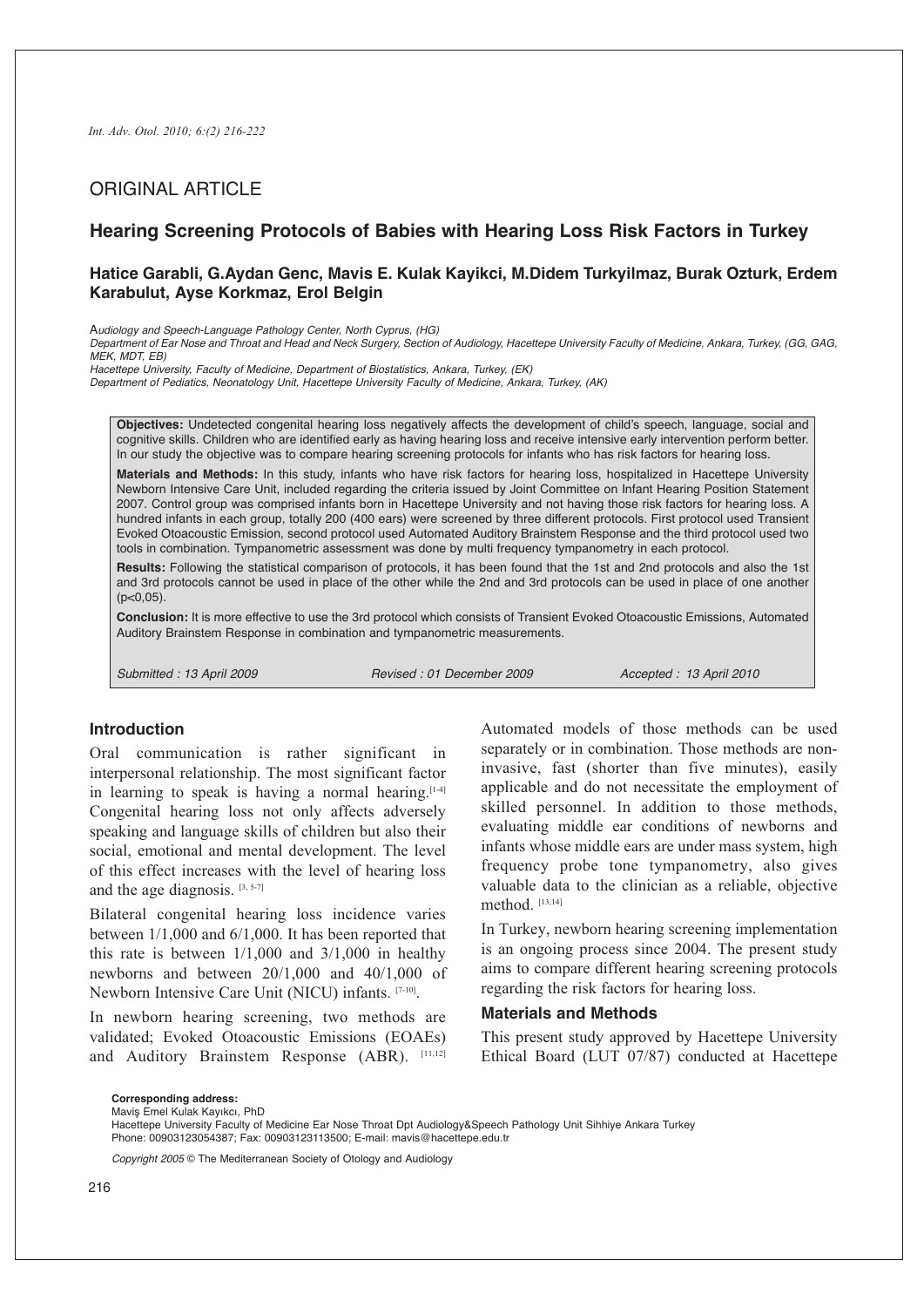University Faculty of Medicine, Otorhinolaryngology Department, Audiology and Speech Pathology Unit for one and a half year.

In this study, healthy infants  $(n=100)$  and infants (n=100) who had risk factors for hearing loss, hospitalized in NICU, enrolled regarding the criteria of reports issued by Joint Committee Infant Hearing (JCIH) 2007 position statement. [15] Initial screening of all the infants were done before the infants were discharged from the hospital. Totally 200 infants (400 ears) were screened.

Chronological age and birth weight rates of groups are given in Table 1.

Infants' communication and demographic information were obtained from their parents and recorded in forms specific to each infant.

### *Equipments*

Hearing screening was performed while infants were sleeping either on their baby beds or on their parents' laps with full stomach and relaxed. After recording the communication and demographic information in the forms specific to each baby, the measurements were done bilaterally in a quiet environment by applying automated TEOAE and/or AABR depending on the protocol used and middle ear pressure measured using multifrequency tympanometry.

#### *TEOAE*

Automated TEOAE measurements were done using GN Otometrics MADSEN Accuscreen PRO Screening emission equipment with 3 mm or 4 mm probe tip according to the external ear canal size of infants. After placing suitable probe tip in the ear canal, the measurement results were automatically obtained as pass or refer. Emission measurements were done with a non-linear 60 Hz click square wave stimulus of 40 dB SPL intensity by using TEOAE form of the tool between 1.4 and 4 kHz frequency range.

### *Screening ABR*

Two different brand name equipments (GN Otometrics MADSEN Accuscreen Pro Automatic ABR and Maico MB 11 screening ABR) were applied to 80 infants (40% of total number of current study). The results were found to be matched with each other. Therefore, GN Otometrics MADSEN Accuscreen Pro screening ABR equipment and Maico MB 11 screening ABR equipment were both used in our study. In both measurements 35 dB HL narrow band click stimulus was used.

During ABR testing, done by GN Otometrics MADSEN Accuscreen Pro screening equipment, the infants' foreheads and mastoid bone areas behind both ears were cleaned; disposable electrodes were placed on those areas. Three electrode entries specified with three separate colors, white pointed electrode (active electrode) on the forehead, red pointed electrode (passive electrode) on the mastoid bone of the tested ear and black pointed electrode (ground electrode) was placed on the mastoid bone of the opposite ear. Measurements were done using insert earphones. Examination of the opposite ear was done after the places of passive and ground electrodes were changed. The measurement results were automatically obtained as pass or refer.

During the measurements conducted by Maico MB 11 screening ABR equipment, the test was done by BERA phone after applying conductive gel below part and vertex of the ear. The measurement results were automatically obtained as pass or refer.

#### *Tympanometry*

GSI TympStar Version 2 Middle Ear Analyzer was applied for tympanometric evaluation using 678 Hz probe tone. The results are classified as normal, negative and positive middle ear pressure. [16]

### *Screening Protocols*

In this study hearing screenings of infants were done within the scope of three basic protocols.

Protocol I: Screening was performed using TEOAE and tympanometric measurements.

Protocol II: Screening was done using AABR and tympanometric measurements.

**Table 1.** Demographic information of infants

| <b>Groups</b>        | Sex           | Chronological age |                   |           | <b>Birthweight</b>   |
|----------------------|---------------|-------------------|-------------------|-----------|----------------------|
|                      | Female / Male | (day)             |                   |           | (gr)                 |
|                      |               | Min - Max         | Mean±sd           | Min - Max | Mean±sd              |
| Infants with HLRF    | 41/59         | 2-500             | $21.19 \pm 50.98$ | 920-4200  | $2596.61 \pm 879.07$ |
| Infants without HLRF | 42/58         | 1-10              | $3.31 \pm 2.17$   | 2030-4800 | $3239.85 \pm 427.58$ |

*sd: Standard deviation*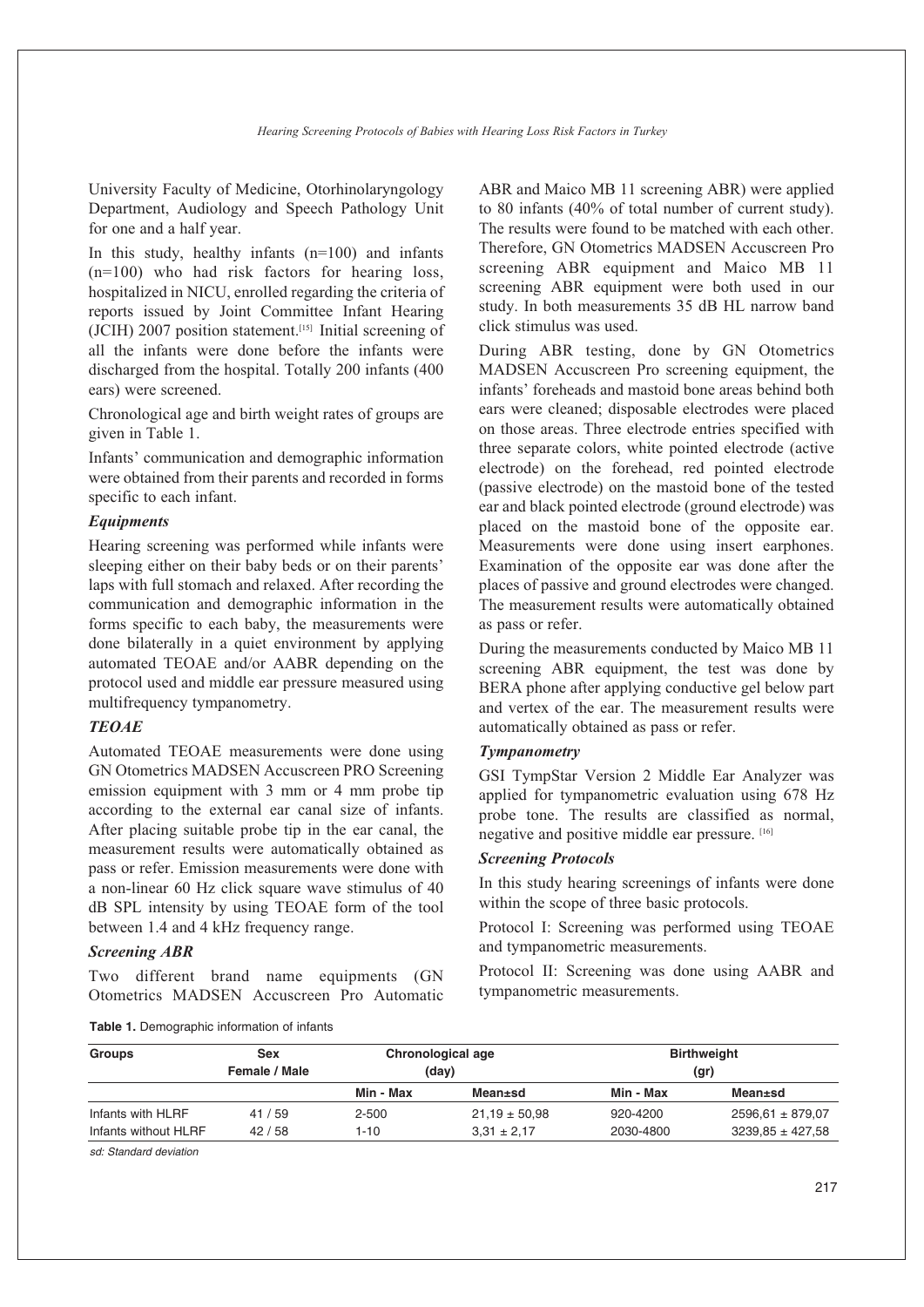Protocol III: Screening was conducted using TEOAE and AABR in combination, and tympanometric measurements.

The results of the first and second protocols considered to be positive (normal hearing) if the infants pass the screening bilaterally. If the infants pass with AABR alone or in combination with TEOAE bilaterally for the third protocol, the result considered to be positive (normal hearing).

In all those protocols, infants who failed the initial screening were asked for follow-up in ten days. Infants who failed the second screening were directed to the Otorhinolaryngology Department for examination of probable external ear canal or middle ear problems. Infants who received medical treatment were rescreened following their intervention, and then as like the infants with normal ENT findings, referred for further diagnostic evaluation if they fail the screening.

#### *Data Analysis*

Statistical analysis was done using "SPSS 10.0 for windows" package program. Descriptive statistical method was used to determine frequency and percentages while Kappa coefficient tests were used to evaluate inter-protocol compatibility. If  $p < 0.05$ , the difference was accepted to be statistically significant.

## **Results**

#### *Protocol I*

Infants without HLRF had 1% fail rate for right ear and 2% for left ear (Table 2). Infants with HLRF had 24% fail rate for right ear and 17% for left ear (Table 3).

Infants without HLRF passed the second hearing screening while infants with HLRF failed the second hearing screening 44.8% and 20.7% respectively for right and left ears (Tables 4 and 5).

## *Protocol II*

Infants without HLRF had 100% pass rate for both right and left ears (Table 2). Infants with HLRF had 14% fail rate for right ear and 7% for left ear (Table 3).

Infants with HLRF failed the second hearing screening 33.3% for both right and left ears (Tables 4 and 5).

## *Protocol III*

Infants without HLRF all passed the initial screening while infants with HLRF had 14% fail rate for right ear and 7% for left ear. The results of the initial screening and tympanometric evaluation are shown in Tables 2 and 3.

Infants with HLRF failed the second hearing screening 33.3% for right and left ears (Tables 4 and 5).

**Table 2.** Initial screening and tympanometric results of protocols (without HLRF)

| <b>Procedures</b>                   |                | Screening $(\%)$ |      |                          | Tympanometry $(\%)$ |    |                 |  |                 |  |  |  |
|-------------------------------------|----------------|------------------|------|--------------------------|---------------------|----|-----------------|--|-----------------|--|--|--|
| (Without)                           | Pass           |                  | Fail |                          | <b>Normal</b>       |    | <b>Negative</b> |  | <b>Positive</b> |  |  |  |
| <b>HLRF)</b> Initial test           | $\overline{B}$ |                  | R    | L                        | $\overline{B}$      |    | R               |  | $\overline{R}$  |  |  |  |
| Protocol I<br>(TEOAE)               | 99             | 99               |      | 2                        | 95                  | 98 | 4               |  |                 |  |  |  |
| <b>Protocol II</b><br>(AABR)        | 100            | 100              |      | $\qquad \qquad -$        | 95                  | 98 | $\overline{4}$  |  |                 |  |  |  |
| <b>Protocol III</b><br>(TEOAE+AABR) | 100            | 100              |      | $\overline{\phantom{0}}$ | 95                  | 98 | 4               |  |                 |  |  |  |

**Table 3.** Initial screening and tympanometric results of protocols (with HLRF)

| <b>Procedures</b>                   |      |    | Screening $(\%)$ |    | Tympanometry(%) |    |                 |    |                 |   |  |  |
|-------------------------------------|------|----|------------------|----|-----------------|----|-----------------|----|-----------------|---|--|--|
| (Without HLRF)                      | Pass |    | Fail             |    | <b>Normal</b>   |    | <b>Negative</b> |    | <b>Positive</b> |   |  |  |
| <b>Initial test</b>                 | R    |    | R                | L  | R               |    | R               | ш  | R               |   |  |  |
| Protocol I<br>(TEOAE)               | 76   | 83 | 24               | 17 | 75              | 81 | 19              | 15 | 6               | 4 |  |  |
| <b>Protocol II</b><br>(AABR)        | 86   | 93 | 14               |    | 75              | 81 | 19              | 15 | 6               | 4 |  |  |
| <b>Protocol III</b><br>(TEOAE+AABR) | 86   | 93 | 14               |    | 75              | 81 | 19              | 15 | 6               | 4 |  |  |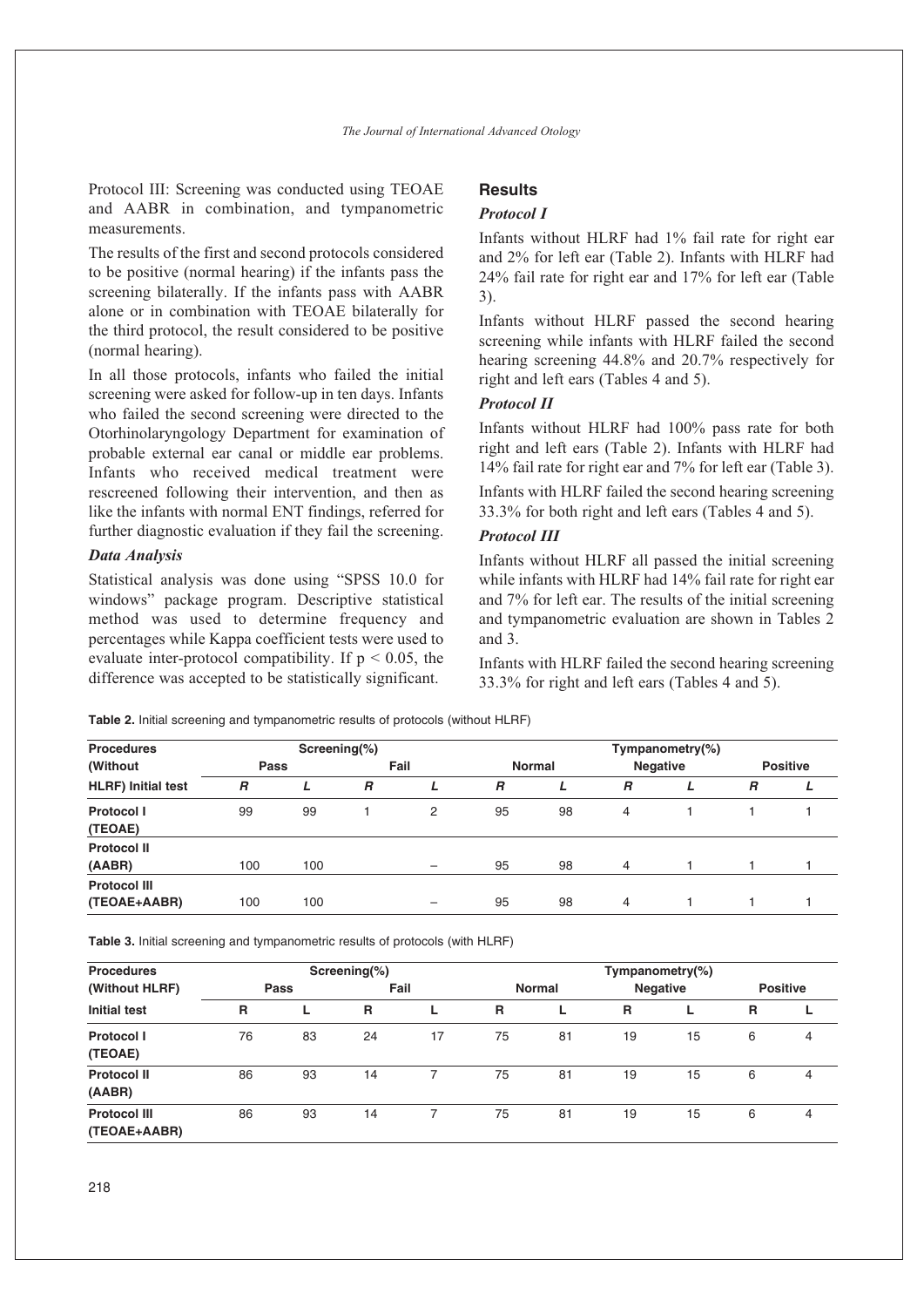| <b>Procedures</b>            |      |     | Screening $(\%)$  |                   | Tympanometry $(\%)$ |      |                 |      |   |                 |  |
|------------------------------|------|-----|-------------------|-------------------|---------------------|------|-----------------|------|---|-----------------|--|
| (Without HLRF)               | Pass |     |                   | Fail              | <b>Normal</b>       |      | <b>Negative</b> |      |   | <b>Positive</b> |  |
| <b>Initial test</b>          | R    |     |                   |                   |                     |      |                 |      |   |                 |  |
| <b>Protocol I</b><br>(TEOAE) | 100  | 100 | $\hspace{0.05cm}$ | $\hspace{0.05cm}$ | 33.3                | 66.7 | 66.7            | 33.3 | — |                 |  |

**Table 4.** Second screening and tympanometric results of Protocol I (without HLRF)

**Table 5.** Second screening and tympanometric results of protocols (with HLRF)

| <b>Procedures</b>                   |      | Screening $(\%)$ |      |      | Tympanometry $(\%)$ |       |                 |       |                          |   |  |
|-------------------------------------|------|------------------|------|------|---------------------|-------|-----------------|-------|--------------------------|---|--|
| (Without HLRF)                      | Pass |                  | Fail |      | Normal              |       | <b>Negative</b> |       | <b>Positive</b>          |   |  |
| <b>Initial test</b>                 | R    |                  | R    | L    | R                   |       | R               |       | $\overline{R}$           |   |  |
| <b>Protocol I</b><br>(TEOAE)        | 55.2 | 79.3             | 44.8 | 20.7 | 62.06               | 72.41 | 31.03           | 31.03 | 10.34                    | - |  |
| <b>Protocol II</b><br>(AABR)        | 66.7 | 66.7             | 33.3 | 33.3 | 86.67               | 86.67 | 13.03           | 13.03 | $\overline{\phantom{m}}$ |   |  |
| <b>Protocol III</b><br>(TEOAE+AABR) | 66.7 | 66.7             | 33.3 | 33.3 | 86.67               | 86.67 | 13.03           | 13.03 |                          |   |  |

### *Comparison of Protocols*

Kappa coefficient was used for agreement among all protocols. Regarding the initial screening, Kappa coefficient among the first and second protocols, the first and third protocols was found to be 0.681 indicating high ratio agreement among those protocols (p<0.05). Also, Kappa coefficient among the second and third protocols was found to be 1.000 for the initial screening. This finding supports the perfect agreement among the second and third protocols  $(p<0.05)$  (Table 6). This data demonstrates that there is 100% agreement among those protocols (the second and third) and they can be used in place of one another  $(p<0.05)$ .

The results of second screening showed that Kappa coefficient among the first and second protocols was found to be 0.727 like the Kappa coefficient among the first and third protocols. Those results indicate high ratio agreement among those protocols  $(p<0,05)$ . This finding shows that the first and the second protocols cannot be used in place of one another like the first and the third protocols ( $p<0.05$ ). Also, Kappa coefficient among the second and third protocols was found to be 1.000 for the second screening. This finding supports the perfect agreement among those protocols  $(p<0.05)$ 

(Table 7). This data demonstrates that there is 100% agreement among those protocols (the second and third) and they can be used in place of one another  $(n<0.05)$ .

Correlation between negative middle ear pressure and TEOAE was found to be statistically significant in case TEOAE response was not acquired (Protocols I and III) ( $p<0.005$ ).

Comparing all the protocols, the findings support the use of AABR to screen infants with HLRF.

As a result of all three protocols, three infants with HLRF diagnosed having hearing loss, 1 bilaterally and 2 unilaterally.

### **Discussion**

The goal of initial early detection of hearing loss programs comprised infants with HLRF.[17] The procedure of hearing screening has changed through the years.[15]

Although commonly, hearing screening programs are applied bilaterally there are clinics applying hearing screening unilaterally.<sup>[18,19]</sup> In 2007 report issued by Joint Committee on Infant Hearing, it was noted that unilateral response in infants should not be accepted as success criteria but rather bilateral response should be considered. [15] Following those criteria, in this study, 2 infants having HLRF were diagnosed with unilateral hearing loss. We argue that since it is significant to follow those infants' both speech-language development and amplification $[7,20]$  newborn hearing screenings should be applied bilaterally.

In this present study bilateral responses were considered to be pass criteria. In literature as well, it is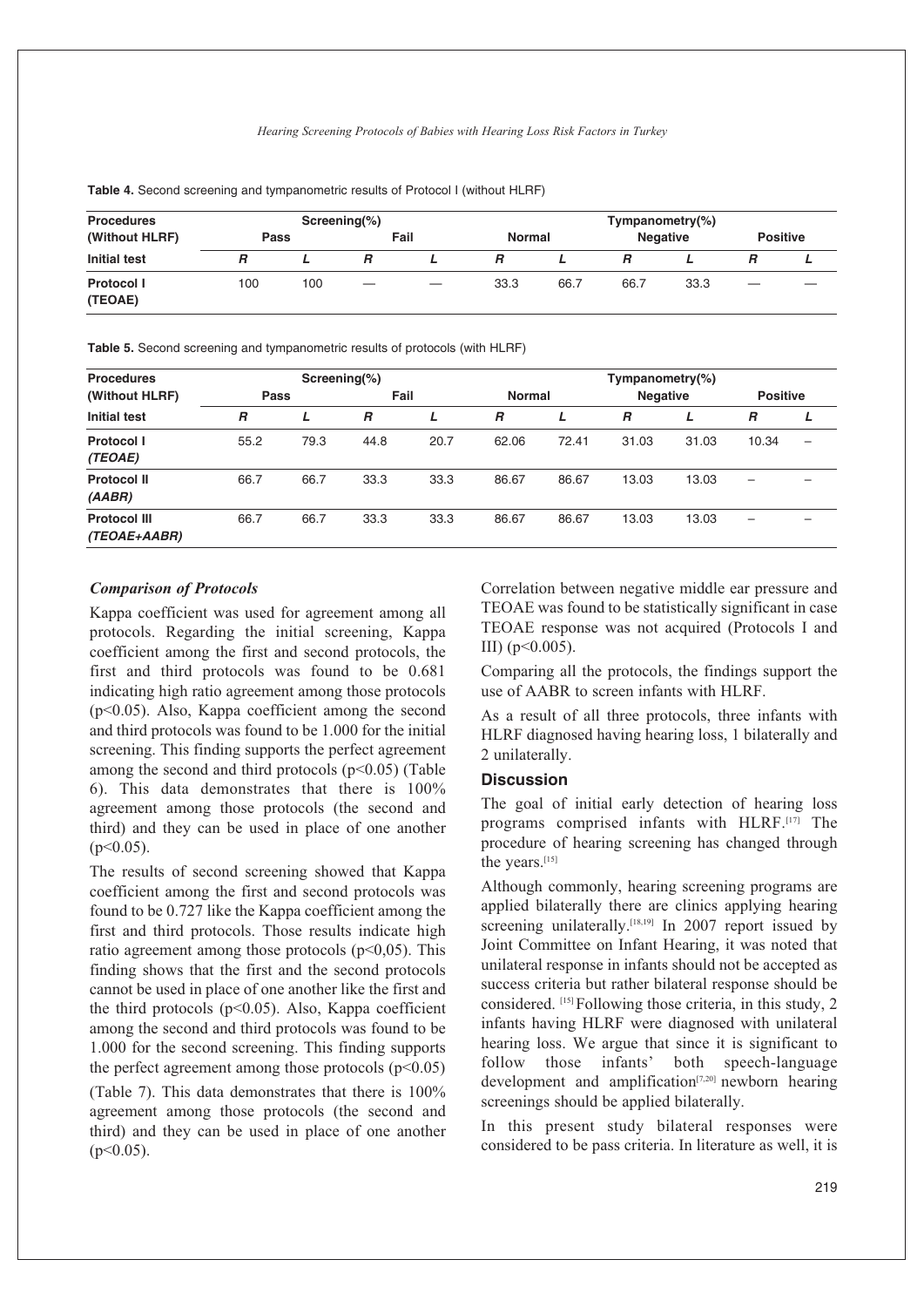#### *The Journal of International Advanced Otology*

**Table 6.** Agreement of protocols according to initial screening

| <b>Protocols</b>               | Kappa coefficient among<br>the protocols |
|--------------------------------|------------------------------------------|
| The first and second protocols | 0.681                                    |
| The first and third protocols  | 0.681                                    |
| The second and third protocols | 1.000                                    |

emphasized that infants with normal hearing, the protocols where AABR test is used alone or in combination with TEOAE, the necessity for a recheck is lower than protocols where only TEOAE test is used. [21,22] The results of the present study are compatible with literature findings.

In some studies it is advocated that as part of hearing screening program, the best method is to implement both AABR and TEOAE tests together in order to determine auditory neuropathy spectrum disorder (ANSD). [23-26] Timely and successful treatment results can be achieved in hiperbilirubinemia regarding ANSD by using AABR and TEOAE in combination. [27,28] Joint Committee on Infant Hearing 2007 Position Statement indicated that infants who stay in NICU longer than 5 days should be screened not only with TEOAE test but also with ABR so as to detect neural problem as early as possible. [15]

None of the infants were diagnosed with ANSD in the present study. We think that the infant number comprised in the study can be insufficient. However, we believe that in order to detect this disorder as early as possible hearing screening protocol should include AABR and TEOAE in combination, especially for infants having HLRF.

As TEOAE and AABR test results are affected by debris in the external ear canal and milk otitis media in the middle ear of a newborn, false positive ratio of hearing screening tests increases. [15,18] In our study, in order to interpret the false positive ratio in all of the three protocols, tympanometric evaluation was done as well. [29] Many researchers advocate the significance of using high probe tone stimuli for the tympanometric evaluation of infants. [30]

In literature, there are various approaches concerning the follow-up procedure of infants with or without HLRF. [31,32]

As we compared different hearing screening protocols in this study, infants screened merely by TEOAE failed the initial screening if they had negative tympanometric results which increases the probability of retest. This result is consistent with the literature. [13,29] Comparison

**Table 7.** Agreement of protocols according to second screening

| <b>Protocols</b>                                                | Kappa coefficient among<br>the protocols |
|-----------------------------------------------------------------|------------------------------------------|
| The first and second protocols<br>The first and third protocols | 0.727<br>0.727                           |
| The second and third protocols                                  | 1.000                                    |

of the second and the third protocol suggests that those protocols are compatible with each other and appropriate for infants with HLRF. Pass ratio of the second and the third protocol was found to be higher than the first protocol. So, those two protocols are more advantegous than the first protocol. However, the cochlear function is not evaluated particularly in the second protocol. As the third protocol assesses both the central and peripheral auditory system, and has benefits to diagnose ANSD during early infancy, it has more advantages than the other two protocols for newborns with HLRFs.

It is concluded that the high pass rate of the present study in the initial screening attributed to the time the infants screened (at least 48 hours after birth). [33]

Newborn Hearing Screening which has an active role on early detection of congenital hearing loss is becoming more widespread in Turkey as it is in the whole world. In newborn hearing screening, it is quite important to use the approriate test method and protocol in order to attain target population and get result quickly. In addition, conducting a hearing screening on infants with HLRF, it is important to set the follow-up process for early diagnosis. In the light of the results, in order to interpret false positive ratio, decrease referral rate and evaluate the whole auditory system, the third protocol is more instructive. It is rather important to inform the families about the importance and necessity of this procedure in order to achieve regular controls of infants with HLRF. The success of hearing follow-up procedure is closely related with the way families are informed about the content.

In view of current results and literature data concerning this subject, we suggest that infants with HLRF should be screened with TEOAE and AABR methods in combination or AABR alone in Turkey. Also, audiological follow-up of infants should continue till they are 3 years of age once a year even if they pass the hearing screening. The follow-up procedure should be compatible with their age and cooperation.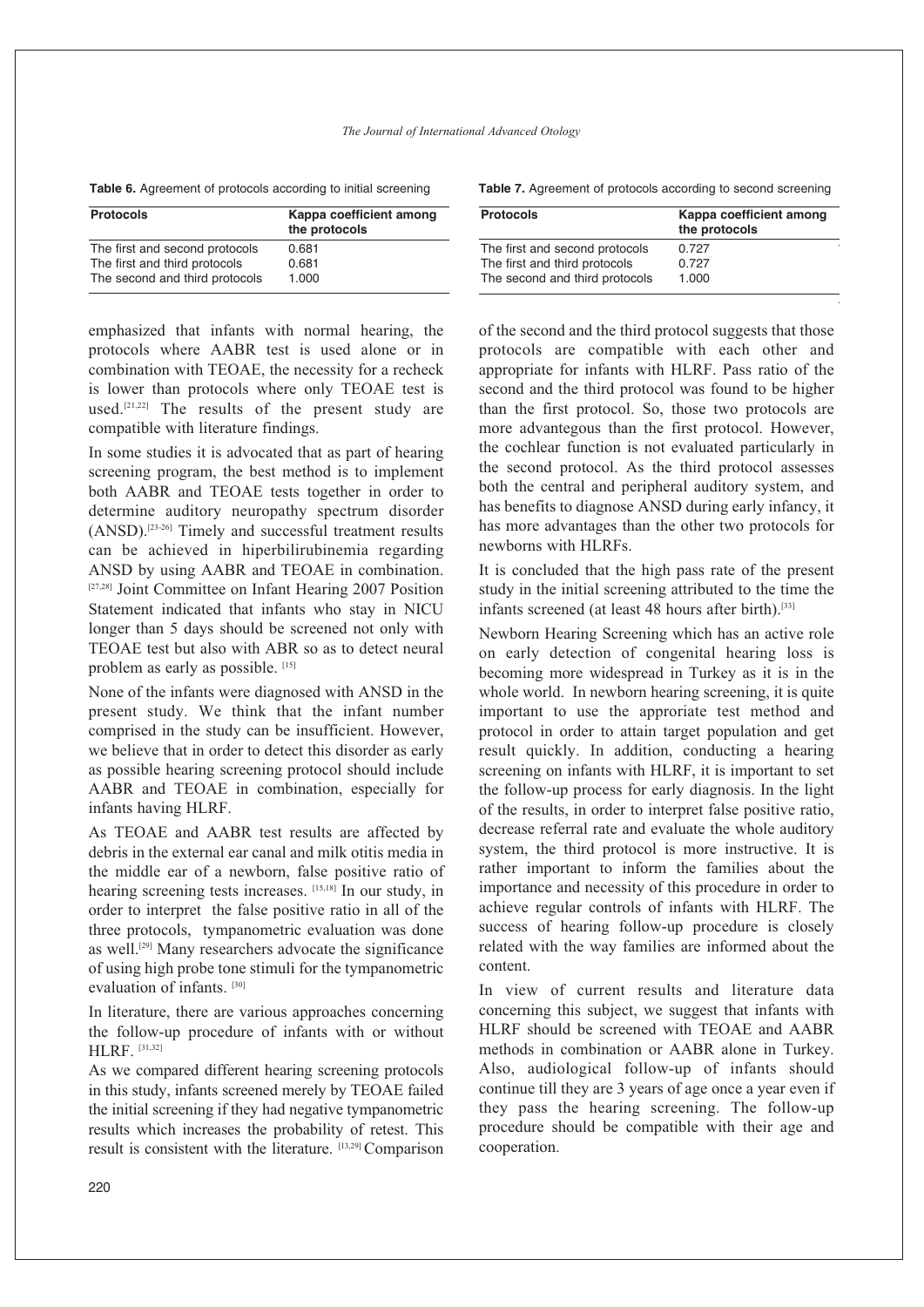#### **References**

1. Murray G, Ormson MC, Loh MHL, Ninan B, Ninan D, Dockery L, Fanaroff AA. Evaluation of the Natus Algo 3 Newborn Hearing Screener. J of Obstetric, Gynecologic and Neonatal Nursing 2003; 33: 183-190.

2. Sutherland J, Remine MD, Brown PM. Parent and Professional Perspectives on the Western Australian Infant Screening Program. Deafness and Education International 2008; 10: 168-188.

3. White RK. The Current Status of EHDI Programs in the United States. Mental Retardation and Developmental Disabilities Research Reviews 2003; 9: 79-88.

4. Gracey K. Current Concepts in Universal Newborn Hearing Screening and Early Hearing Detection and Intervention Programs. Advances in Neonatal Care 2003; 3: 308-17.

5. Thompson DC, McPhillips H, Davis RL, Lieu TA, Charles HJ, Helfand M. Universal Newborn Hearing Screening: Summary of Evidence. American Medical Association 2001; 286: 2000-10.

6. Prieve BA, Stevens F. The New York State Universal Newborn Hearing Screening Demonstration Project: Introduction and Overview. Ear Hear 2000; 21: 85-91.

7. Downs MP. Unilateral hearing loss in infants: a call to arms. Int J Pediatr Otorhinolaryngol 2007; 46: 161.

8. Lima GML, Marba STM, Santos MFC. Hearing screening in a neonatal intensive care unit. Journal de Pediatria 2006; 82: 110-4.

9. Prpic I, Mahulja-Stamenkovic V, Bilic I, Haller H. Hearing loss assessed by universal newborn hearing screening- the new approach. Int J Pediatr Otorhinolaryngol 2007; 71: 1757-61.

10. Lieu JEC, Karzon RK, Mange CC. Hearing screening in the neonatal intensive care unit: follow-up referrals. Am J Audiol 2006; 15: 66-74.

11. Basu S, Evans KL, Owen M, Harbottle T. Outcome of Newborn Hearing Screening Program Delivered by Health Visitors. Child: Care, Health and Development 2008; 34: 642-7.

12. Hayes D. Screening Methods: Current Status. Mental Retardation and Developmental Disabilities Research Reviews 2003; 9: 65-72.

13. Sininger YS. Audiologic Assessment in Infants. Current Opinion in Otolaryngol Head Neck Surg 2003; 11: 378-82.

14. Ho V, Daly, KA, Hunter LL, Davey C. Otoacoustic emissions and tympanometry screening among 0-5 Year Olds. Laryngoscope 2002; 112: 513-9.

15. Joint Committee on Infant Hearing. Year 2007 position statement: principles and guidelines for early detection and intervention programs. Pediatrics 2007; 120: 898-921.

16. Margolis RH, Hunter LL. Tympanometry: Basic principles and clinical applications. In: Contemporary perspectives in Hearing Assessment, Musiek FE, Rintelmann WF, editors. Boston, London, Toronto, Sydney, Tokyo, Singapore: Allyn&Bacon 1999; 89- 130.

17. Joint Committee on Infant Hearing. Year 1973 position statement: screening for infant hearing. http://www.jcih.org/posstatemts.htm(10.04.2010)

18. Jakubikova J, Kabatova Z, Zavodna M. Identification of hearing loss in newborns by transient otoacoustic emissions. Int J Pediatr Otorhinolaryngol 2003; 67: 15-18.

19. Straaten HLM. Automated auditory brainstem response in neonatal hearing screening. Acta Pediatr Suppl 1992: 432; 76-9.

20. McKay S, Gravel J S, Tharpe AM. Amplification Considerations for Children Minimal or Mild Bilateral Hearing Loss and Unilateral Hearing Loss, Trends Amplif 2008; 12: 43-54.

21. Iwasaki S, Hyashi Y, Seki A, Nagura M, Hashimoto Y, Oshima G, Hoshino T. A model of twostage newborn hearing screening with AABR. Int J Ped Otorhinolaryngol 2003; 67: 1099-1104.

22. Walker GJA, Walker DG. Congenital syphilis: a continuing but neglected problem. Seminars in Fetal and Neonatal Medicine 2007; 12: 198-206.

23. Akman I, Özek E, Külekçi S, Türkdogan D, Cebeci D, Akdas F. Auditory neuropathy in hyperbilirubinemia: is there a correlation between serum bilirubin, neuronspecific enolase levels and auditory neuropathy? Int J Audiol 2004; 43: 516-22.

24. Cao-Nyugen MH, Kos MI, Guyot JP. Benefits and costs of universal hearing screening program. Int J Pediatr Otorhinolaryngol 2007; 71: 1591-5.

25. Ngo RYS, Tan HKK, Balakrishnan A, Lim SB, Lazaroo DT. Auditory neuropathy/auditory dyssynchrony detected by universal hearing screening. Int J Pediatr Otorhinolaryngol 2006; 70: 1299-1306.